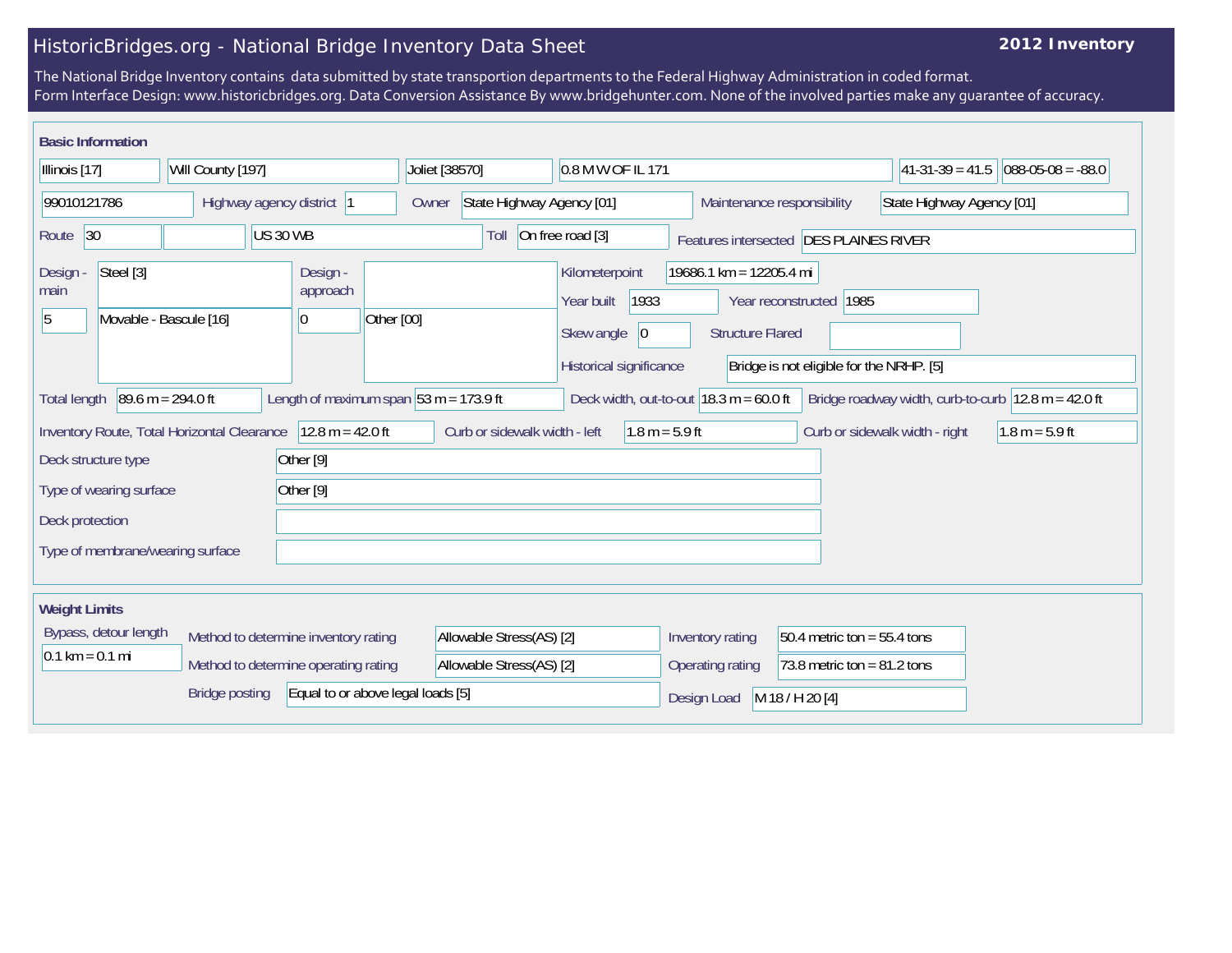| <b>Functional Details</b>                                                                                |                                                                                                                               |  |  |  |  |  |  |
|----------------------------------------------------------------------------------------------------------|-------------------------------------------------------------------------------------------------------------------------------|--|--|--|--|--|--|
| Average daily truck traffi 2<br>Average Daily Traffic<br>9300                                            | Year 2011<br>2032<br>12471<br>%<br>Future average daily traffic<br>Year                                                       |  |  |  |  |  |  |
| Road classification<br>Other Principal Arterial (Urban) [14]                                             | Approach roadway width<br>$12.8 m = 42.0 ft$<br>Lanes on structure $ 4 $                                                      |  |  |  |  |  |  |
| Type of service on bridge Highway [1]                                                                    | - way traffic [1]<br>Bridge median<br>Direction of traffic <sup>1</sup>                                                       |  |  |  |  |  |  |
| Parallel structure designation<br>No parallel structure exists. [N]                                      |                                                                                                                               |  |  |  |  |  |  |
| Type of service under bridge<br>Waterway [5]                                                             | Navigation control on waterway (bridge permit required). [1]<br>Lanes under structure<br>Navigation control<br>$\overline{0}$ |  |  |  |  |  |  |
| Navigation vertical clearanc<br>$3.9 m = 12.8 ft$                                                        | Navigation horizontal clearance $ 45.7 \text{ m} = 149.9 \text{ ft} $                                                         |  |  |  |  |  |  |
| Minimum navigation vertical clearance, vertical lift bridge                                              | Minimum vertical clearance over bridge roadway<br>$4.88 \text{ m} = 16.0 \text{ ft}$                                          |  |  |  |  |  |  |
| Minimum lateral underclearance reference feature Feature not a highway or railroad [N]                   |                                                                                                                               |  |  |  |  |  |  |
| Minimum lateral underclearance on right $0 = N/A$<br>Minimum lateral underclearance on left $0 = N/A$    |                                                                                                                               |  |  |  |  |  |  |
| Minimum Vertical Underclearance $ 0 = N/A$                                                               | Minimum vertical underclearance reference feature Feature not a highway or railroad [N]                                       |  |  |  |  |  |  |
| Appraisal ratings - underclearances N/A [N]                                                              |                                                                                                                               |  |  |  |  |  |  |
|                                                                                                          |                                                                                                                               |  |  |  |  |  |  |
| <b>Repair and Replacement Plans</b>                                                                      |                                                                                                                               |  |  |  |  |  |  |
| Type of work to be performed                                                                             | Work to be done by contract [1]<br>Work done by                                                                               |  |  |  |  |  |  |
| Replacement of bridge or other structure because<br>of substandard load carrying capacity or substantial | Bridge improvement cost<br>2431000<br>243000<br>Roadway improvement cost                                                      |  |  |  |  |  |  |
| bridge roadway geometry. [31]                                                                            | $103 m = 337.9 ft$<br>Length of structure improvement<br>Total project cost<br>3647000                                        |  |  |  |  |  |  |
|                                                                                                          | Year of improvement cost estimate                                                                                             |  |  |  |  |  |  |
|                                                                                                          | Border bridge - percent responsibility of other state<br>Border bridge - state                                                |  |  |  |  |  |  |
|                                                                                                          | Border bridge - structure number                                                                                              |  |  |  |  |  |  |